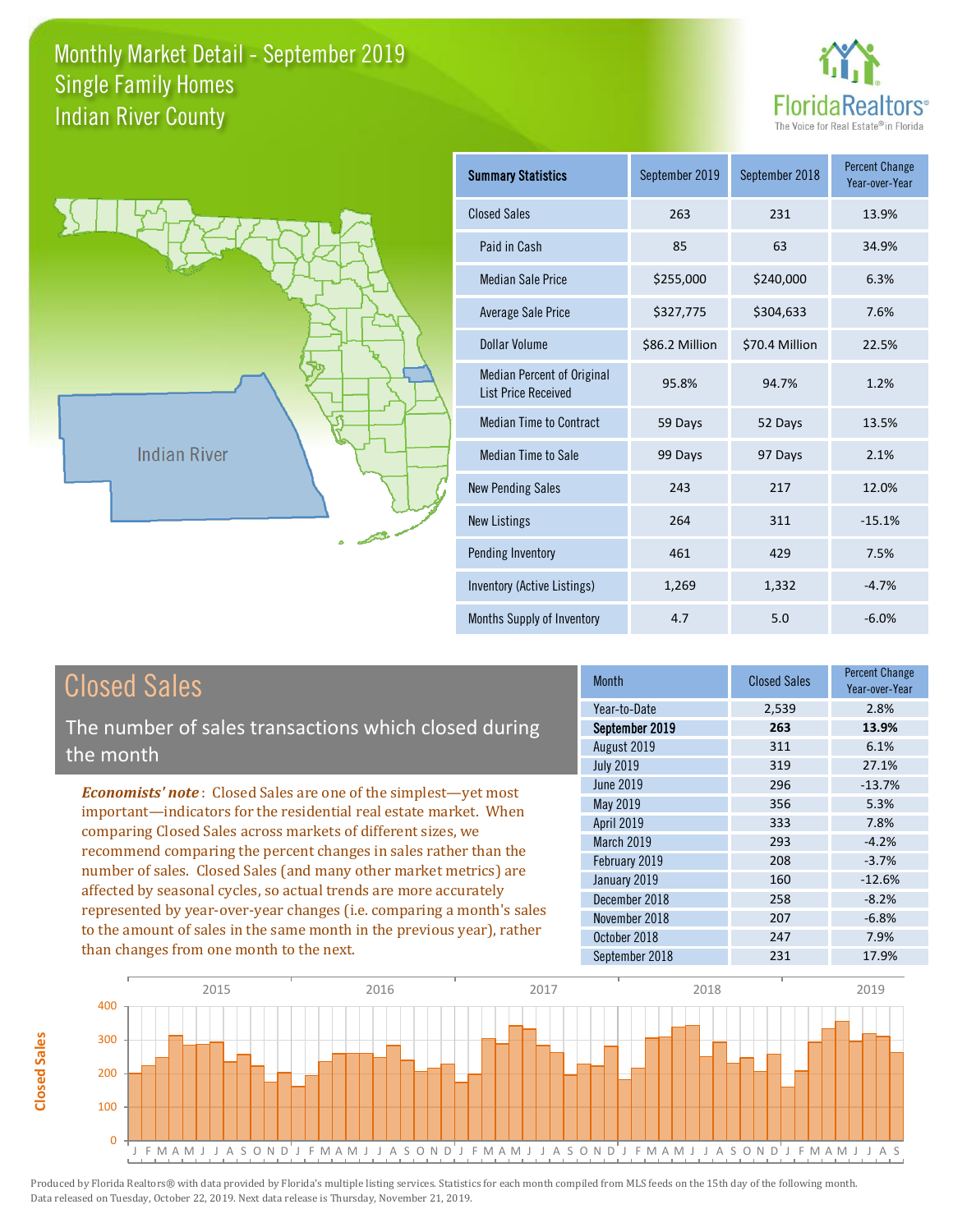this statistic should be interpreted with care.



83 -6.7%

| Cash Sales                                                                     | <b>Month</b>      | <b>Cash Sales</b> | <b>Percent Change</b><br>Year-over-Year |
|--------------------------------------------------------------------------------|-------------------|-------------------|-----------------------------------------|
|                                                                                | Year-to-Date      | 961               | 3.1%                                    |
| The number of Closed Sales during the month in which                           | September 2019    | 85                | 34.9%                                   |
| buyers exclusively paid in cash                                                | August 2019       | 120               | 10.1%                                   |
|                                                                                | <b>July 2019</b>  | 113               | 16.5%                                   |
|                                                                                | June 2019         | 97                | $-29.2%$                                |
|                                                                                | May 2019          | 136               | 9.7%                                    |
| <b>Economists' note:</b> Cash Sales can be a useful indicator of the extent to | <b>April 2019</b> | 138               | 5.3%                                    |
| which investors are participating in the market. Why? Investors are            | <b>March 2019</b> | 116               | 10.5%                                   |
| far more likely to have the funds to purchase a home available up front,       | February 2019     | 90                | $-3.2%$                                 |
| whereas the typical homebuyer requires a mortgage or some other                | January 2019      | 66                | $-9.6%$                                 |
| form of financing. There are, of course, many possible exceptions, so          | December 2018     | 95                | $-13.6%$                                |



### Cash Sales as a Percentage of Closed Sales

The percentage of Closed Sales during the month which were Cash Sales

*Economists' note* : This statistic is simply another way of viewing Cash Sales. The remaining percentages of Closed Sales (i.e. those not paid fully in cash) each month involved some sort of financing, such as mortgages, owner/seller financing, assumed loans, etc.

| Month            | <b>Percent of Closed</b><br>Sales Paid in Cash | <b>Percent Change</b><br>Year-over-Year |
|------------------|------------------------------------------------|-----------------------------------------|
| Year-to-Date     | 37.8%                                          | 0.3%                                    |
| September 2019   | 32.3%                                          | 18.3%                                   |
| August 2019      | 38.6%                                          | 3.8%                                    |
| <b>July 2019</b> | 35.4%                                          | $-8.3%$                                 |
| <b>June 2019</b> | 32.8%                                          | $-17.8%$                                |
| <b>May 2019</b>  | 38.2%                                          | 4.1%                                    |
| April 2019       | 41.4%                                          | $-2.4%$                                 |
| March 2019       | 39.6%                                          | 15.5%                                   |
| February 2019    | 43.3%                                          | 0.5%                                    |
| January 2019     | 41.3%                                          | 3.5%                                    |
| December 2018    | 36.8%                                          | $-5.9%$                                 |
| November 2018    | 40.1%                                          | 0.0%                                    |
| October 2018     | 37.7%                                          | $-7.1%$                                 |
| September 2018   | 27.3%                                          | $-19.0%$                                |

October 2018 **93** 0.0%

November 2018

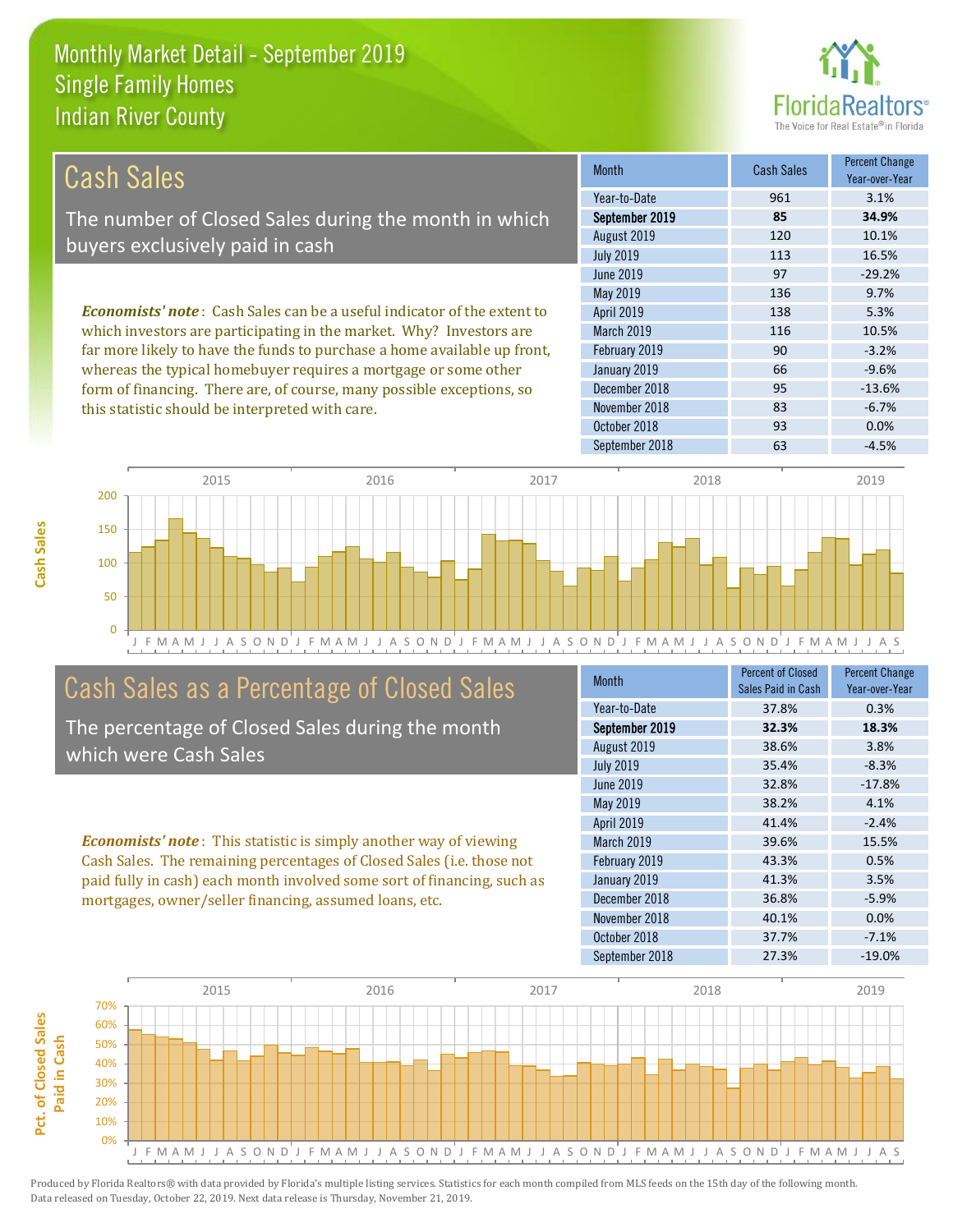

### Median Sale Price

The median sale price reported for the month (i.e. 50% of sales were above and 50% of sales were below)

*Economists' note* : Median Sale Price is our preferred summary statistic for price activity because, unlike Average Sale Price, Median Sale Price is not sensitive to high sale prices for small numbers of homes that may not be characteristic of the market area. Keep in mind that median price trends over time are not always solely caused by changes in the general value of local real estate. Median sale price only reflects the values of the homes that *sold* each month, and the mix of the types of homes that sell can change over time.

| <b>Month</b>     | <b>Median Sale Price</b> | <b>Percent Change</b><br>Year-over-Year |
|------------------|--------------------------|-----------------------------------------|
| Year-to-Date     | \$249,000                | 4.2%                                    |
| September 2019   | \$255,000                | 6.3%                                    |
| August 2019      | \$245,000                | 0.0%                                    |
| <b>July 2019</b> | \$250,000                | 8.6%                                    |
| June 2019        | \$250,000                | 0.4%                                    |
| May 2019         | \$261,500                | 9.1%                                    |
| April 2019       | \$255,000                | 8.5%                                    |
| March 2019       | \$248,500                | 10.4%                                   |
| February 2019    | \$245,000                | 1.1%                                    |
| January 2019     | \$232,000                | 1.3%                                    |
| December 2018    | \$242,505                | 1.0%                                    |
| November 2018    | \$240,000                | 9.6%                                    |
| October 2018     | \$235,150                | 6.3%                                    |
| September 2018   | \$240,000                | 4.4%                                    |



### Average Sale Price

The average sale price reported for the month (i.e. total sales in dollars divided by the number of sales)

*Economists' note* : Usually, we prefer Median Sale Price over Average Sale Price as a summary statistic for home prices. However, Average Sale Price does have its uses—particularly when it is analyzed alongside the Median Sale Price. For one, the relative difference between the two statistics can provide some insight into the market for higher-end homes in an area.

| <b>Month</b>      | <b>Average Sale Price</b> | <b>Percent Change</b><br>Year-over-Year |
|-------------------|---------------------------|-----------------------------------------|
| Year-to-Date      | \$354,914                 | 5.3%                                    |
| September 2019    | \$327,775                 | 7.6%                                    |
| August 2019       | \$306,862                 | $-3.8%$                                 |
| <b>July 2019</b>  | \$340,955                 | 1.6%                                    |
| <b>June 2019</b>  | \$362,907                 | 1.8%                                    |
| May 2019          | \$387,599                 | 16.1%                                   |
| <b>April 2019</b> | \$379,025                 | 3.0%                                    |
| March 2019        | \$361,923                 | 14.1%                                   |
| February 2019     | \$348,172                 | $-6.3%$                                 |
| January 2019      | \$378,999                 | 19.1%                                   |
| December 2018     | \$376,117                 | 15.8%                                   |
| November 2018     | \$324,563                 | 18.5%                                   |
| October 2018      | \$310,545                 | $-4.9%$                                 |
| September 2018    | \$304,633                 | $-6.7%$                                 |



**Average Sale Price**

**Average Sale Price** 

**Median Sale Price**

**Median Sale Price**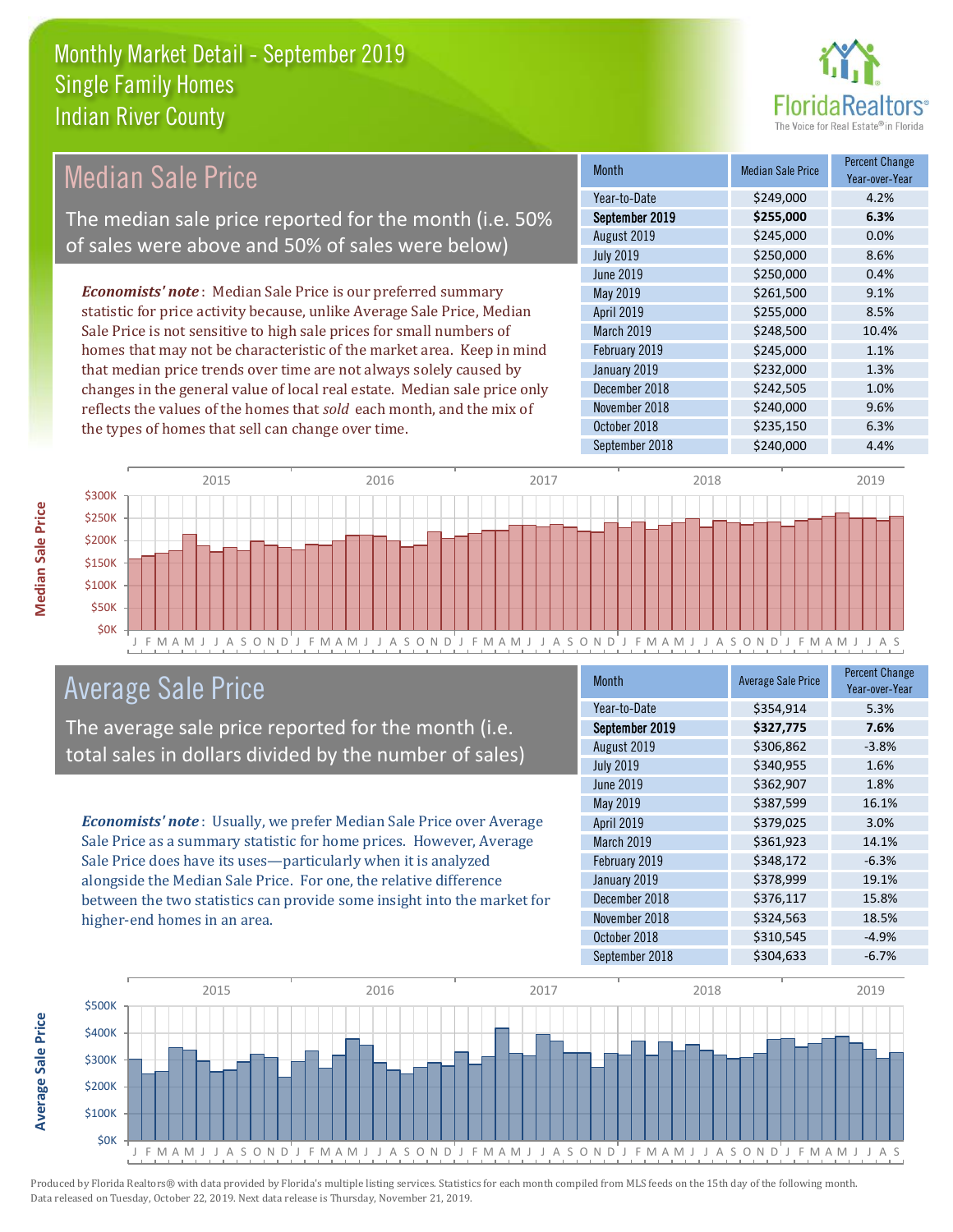

### **Ollar Volume**

The sum of the sale prices for all sales which closed during the month

*Economists' note* : Dollar Volume is simply the sum of all sale prices in a given time period, and can quickly be calculated by multiplying Closed Sales by Average Sale Price. It is a strong indicator of the health of the real estate industry in a market, and is of particular interest to real estate professionals, investors, analysts, and government agencies. Potential home sellers and home buyers, on the other hand, will likely be better served by paying attention to trends in the two components of Dollar Volume (i.e. sales and prices) individually.

| <b>Month</b>     | <b>Dollar Volume</b> | <b>Percent Change</b><br>Year-over-Year |
|------------------|----------------------|-----------------------------------------|
| Year-to-Date     | \$901.1 Million      | 8.2%                                    |
| September 2019   | \$86.2 Million       | 22.5%                                   |
| August 2019      | \$95.4 Million       | 2.1%                                    |
| <b>July 2019</b> | \$108.8 Million      | 29.1%                                   |
| <b>June 2019</b> | \$107.4 Million      | $-12.2%$                                |
| May 2019         | \$138.0 Million      | 22.3%                                   |
| April 2019       | \$126.2 Million      | 11.0%                                   |
| March 2019       | \$106.0 Million      | 9.3%                                    |
| February 2019    | \$72.4 Million       | $-9.8%$                                 |
| January 2019     | \$60.6 Million       | 4.2%                                    |
| December 2018    | \$97.0 Million       | 6.3%                                    |
| November 2018    | \$67.2 Million       | 10.5%                                   |
| October 2018     | \$76.7 Million       | 2.6%                                    |
| September 2018   | \$70.4 Million       | 10.0%                                   |



## Median Percent of Original List Price Received

The median of the sale price (as a percentage of the original list price) across all properties selling during the month

*Economists' note* : The Median Percent of Original List Price Received is useful as an indicator of market recovery, since it typically rises as buyers realize that the market may be moving away from them and they need to match the selling price (or better it) in order to get a contract on the house. This is usually the last measure to indicate a market has shifted from down to up, so it is what we would call a *lagging* indicator.

| <b>Month</b>     | Med. Pct. of Orig.<br><b>List Price Received</b> | <b>Percent Change</b><br>Year-over-Year |
|------------------|--------------------------------------------------|-----------------------------------------|
| Year-to-Date     | 95.1%                                            | $-0.4%$                                 |
| September 2019   | 95.8%                                            | 1.2%                                    |
| August 2019      | 95.2%                                            | 0.2%                                    |
| <b>July 2019</b> | 95.7%                                            | 0.8%                                    |
| <b>June 2019</b> | 95.7%                                            | 0.2%                                    |
| May 2019         | 95.0%                                            | $-0.8%$                                 |
| April 2019       | 94.3%                                            | $-1.3%$                                 |
| March 2019       | 94.4%                                            | $-1.4%$                                 |
| February 2019    | 95.9%                                            | 0.1%                                    |
| January 2019     | 93.2%                                            | $-2.7%$                                 |
| December 2018    | 95.0%                                            | $-1.0%$                                 |
| November 2018    | 95.4%                                            | 0.2%                                    |
| October 2018     | 95.7%                                            | 0.5%                                    |
| September 2018   | 94.7%                                            | $-0.8%$                                 |

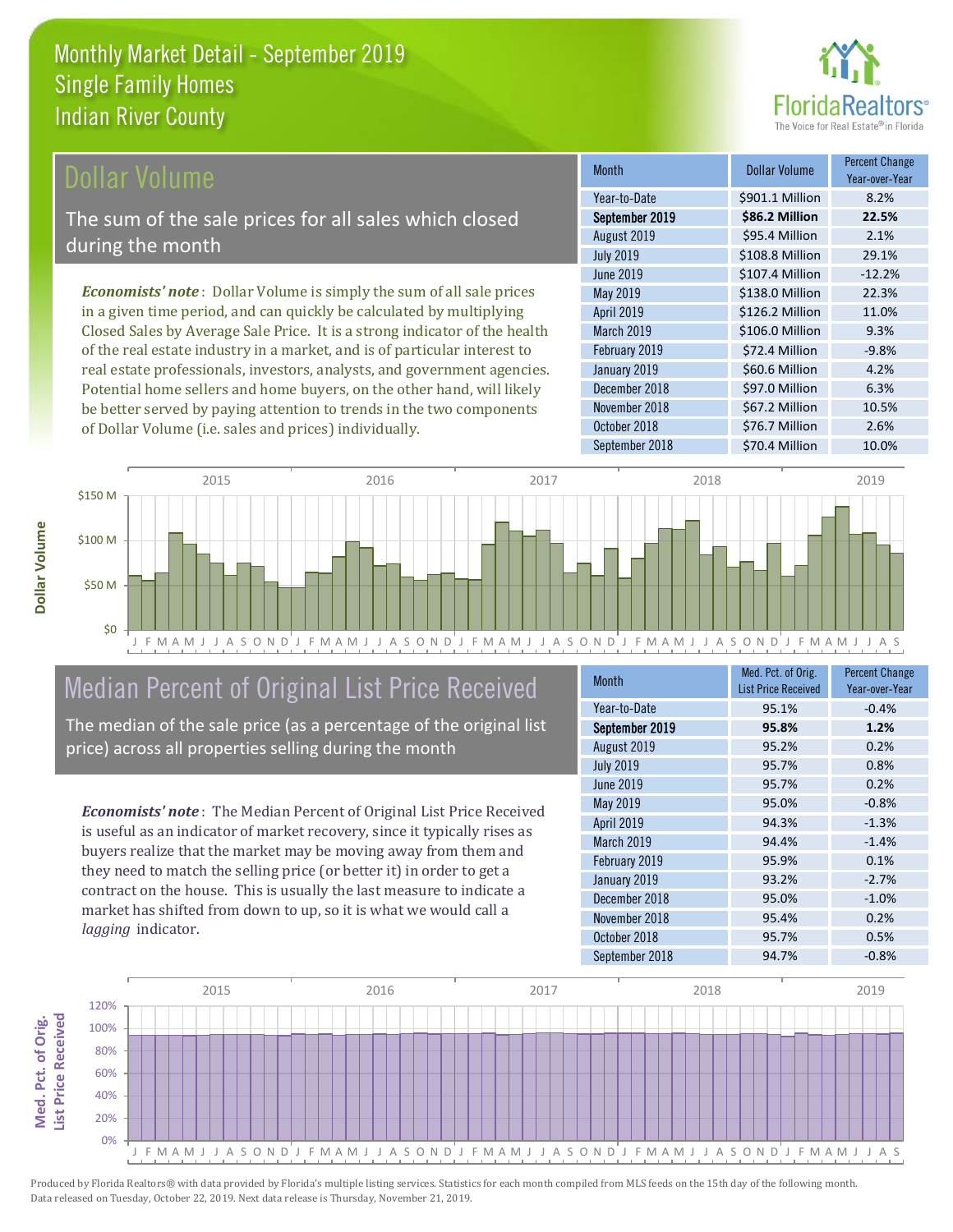

### **Median Time to Contract**

The median number of days between the listing date and contract date for all Closed Sales during the month

*Economists' note* : Like Time to Sale, Time to Contract is a measure of the length of the home selling process calculated for sales which closed during the month. The difference is that Time to Contract measures the number of days between the initial listing of a property and the signing of the contract which eventually led to the closing of the sale. When the gap between Median Time to Contract and Median Time to Sale grows, it is usually a sign of longer closing times and/or declining numbers of cash sales.

| <b>Month</b>     | Median Time to<br>Contract | <b>Percent Change</b><br>Year-over-Year |
|------------------|----------------------------|-----------------------------------------|
| Year-to-Date     | 60 Days                    | 22.4%                                   |
| September 2019   | 59 Days                    | 13.5%                                   |
| August 2019      | 60 Days                    | $-14.3%$                                |
| <b>July 2019</b> | 67 Days                    | 34.0%                                   |
| <b>June 2019</b> | 51 Days                    | 4.1%                                    |
| May 2019         | 52 Days                    | 23.8%                                   |
| April 2019       | 59 Days                    | 20.4%                                   |
| March 2019       | 60 Days                    | 33.3%                                   |
| February 2019    | 59 Days                    | 28.3%                                   |
| January 2019     | 80 Days                    | 77.8%                                   |
| December 2018    | 47 Days                    | 4.4%                                    |
| November 2018    | 57 Days                    | 42.5%                                   |
| October 2018     | 55 Days                    | 0.0%                                    |
| September 2018   | 52 Days                    | $-5.5%$                                 |



### Median Time to Sale

**Median Time to Contract**

**Median Time to** 

The median number of days between the listing date and closing date for all Closed Sales during the month

*Economists' note* : Time to Sale is a measure of the length of the home selling process, calculated as the number of days between the initial listing of a property and the closing of the sale. *Median* Time to Sale is the amount of time the "middle" property selling this month was on the market. That is, 50% of homes selling this month took *less* time to sell, and 50% of homes took *more* time to sell. Median Time to Sale gives a more accurate picture than Average Time to Sale, which can be skewed upward by small numbers of properties taking an abnormally long time to sell.

| Month            | <b>Median Time to Sale</b> | <b>Percent Change</b><br>Year-over-Year |
|------------------|----------------------------|-----------------------------------------|
| Year-to-Date     | 102 Days                   | 9.7%                                    |
| September 2019   | 99 Days                    | 2.1%                                    |
| August 2019      | 98 Days                    | $-16.2%$                                |
| <b>July 2019</b> | 107 Days                   | 16.3%                                   |
| June 2019        | 96 Days                    | 1.1%                                    |
| May 2019         | 95 Days                    | 13.1%                                   |
| April 2019       | 99 Days                    | 5.3%                                    |
| March 2019       | 99 Days                    | 17.9%                                   |
| February 2019    | 98 Days                    | 7.7%                                    |
| January 2019     | 130 Days                   | 46.1%                                   |
| December 2018    | 93 Days                    | $-4.1%$                                 |
| November 2018    | 92 Days                    | 3.4%                                    |
| October 2018     | 90 Days                    | $-15.1%$                                |
| September 2018   | 97 Days                    | $-9.3%$                                 |

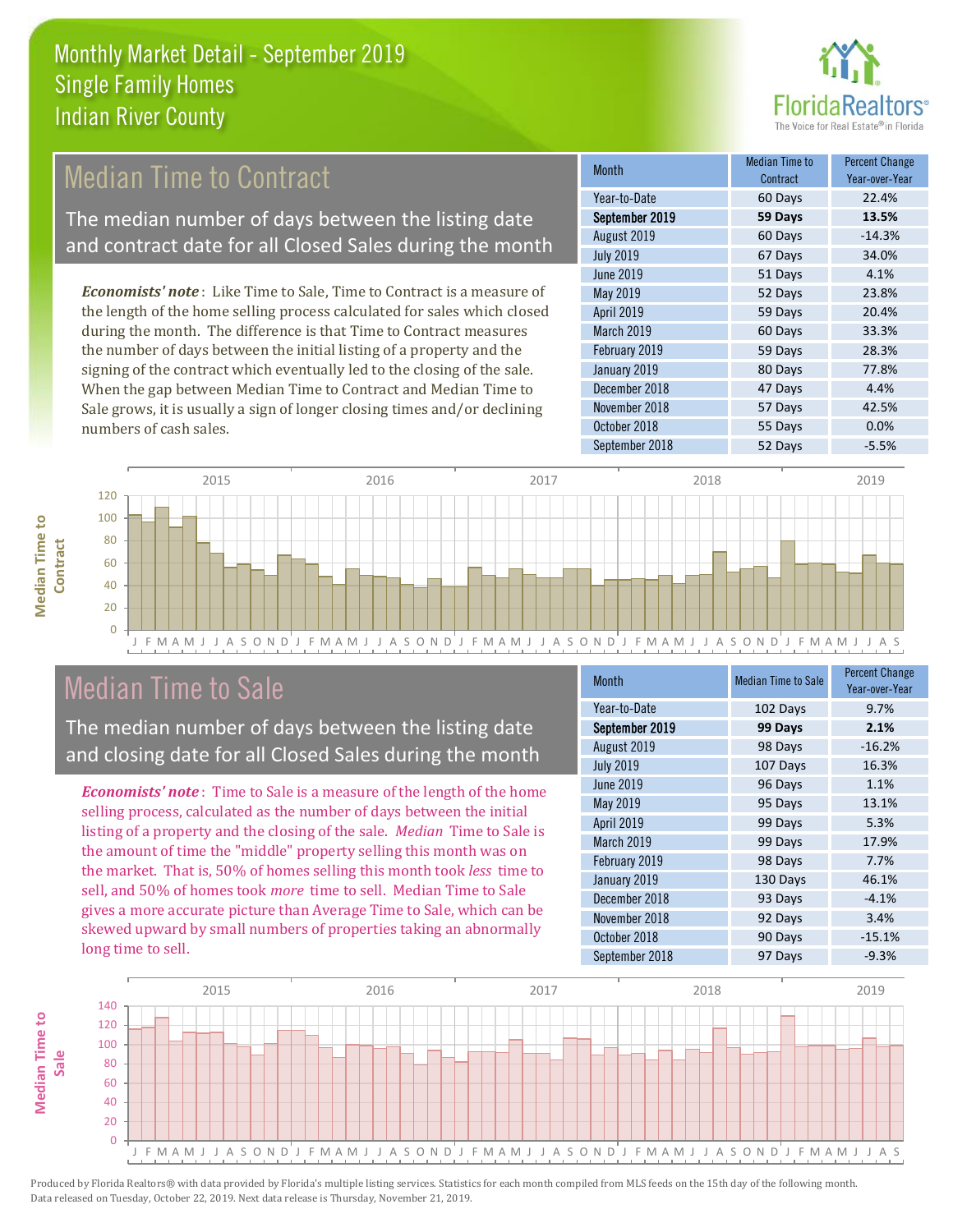

| New Pending Sales                                                             | <b>Month</b>      | <b>New Pending Sales</b> | <b>Percent Change</b><br>Year-over-Year |
|-------------------------------------------------------------------------------|-------------------|--------------------------|-----------------------------------------|
|                                                                               | Year-to-Date      | 2.879                    | 2.3%                                    |
| The number of listed properties that went under                               | September 2019    | 243                      | 12.0%                                   |
| contract during the month                                                     | August 2019       | 308                      | 0.3%                                    |
|                                                                               | <b>July 2019</b>  | 327                      | 14.3%                                   |
|                                                                               | June 2019         | 292                      | 5.0%                                    |
| <b>Economists' note:</b> Because of the typical length of time it takes for a | May 2019          | 390                      | 9.2%                                    |
| sale to close, economists consider Pending Sales to be a decent               | <b>April 2019</b> | 367                      | $-5.9%$                                 |
| indicator of potential future Closed Sales. It is important to bear in        | <b>March 2019</b> | 359                      | 1.1%                                    |
| mind, however, that not all Pending Sales will be closed successfully.        | February 2019     | 300                      | $-4.2%$                                 |
| So, the effectiveness of Pending Sales as a future indicator of Closed        | January 2019      | 293                      | $-5.8%$                                 |
| Sales is susceptible to changes in market conditions such as the              | December 2018     | 156                      | $-21.2%$                                |
| availability of financing for homebuyers and the inventory of                 | November 2018     | 260                      | $-3.3%$                                 |



# New Listings

distressed properties for sale.

The number of properties put onto the market during the month

*Economists' note* : New Listings tend to rise in delayed response to increasing prices, so they are often seen as a lagging indicator of market health. As prices rise, potential sellers raise their estimations of value—and in the most recent cycle, rising prices have freed up many potential sellers who were previously underwater on their mortgages. Note that in our calculations, we take care to not include properties that were recently taken off the market and quickly relisted, since these are not really *new* listings.

| <b>Month</b>     | <b>New Listings</b> | <b>Percent Change</b><br>Year-over-Year |
|------------------|---------------------|-----------------------------------------|
| Year-to-Date     | 3,328               | $-4.5%$                                 |
| September 2019   | 264                 | $-15.1%$                                |
| August 2019      | 290                 | $-16.7%$                                |
| <b>July 2019</b> | 385                 | 15.6%                                   |
| <b>June 2019</b> | 304                 | 0.3%                                    |
| May 2019         | 380                 | $-7.5%$                                 |
| April 2019       | 395                 | $-2.5%$                                 |
| March 2019       | 417                 | $-3.5%$                                 |
| February 2019    | 414                 | $-9.6%$                                 |
| January 2019     | 479                 | $-1.2%$                                 |
| December 2018    | 265                 | 8.2%                                    |
| November 2018    | 369                 | 8.8%                                    |
| October 2018     | 446                 | 30.4%                                   |
| September 2018   | 311                 | 75.7%                                   |

October 2018 272 272 -2.5%



Produced by Florida Realtors® with data provided by Florida's multiple listing services. Statistics for each month compiled from MLS feeds on the 15th day of the following month. Data released on Tuesday, October 22, 2019. Next data release is Thursday, November 21, 2019.

**New Listings**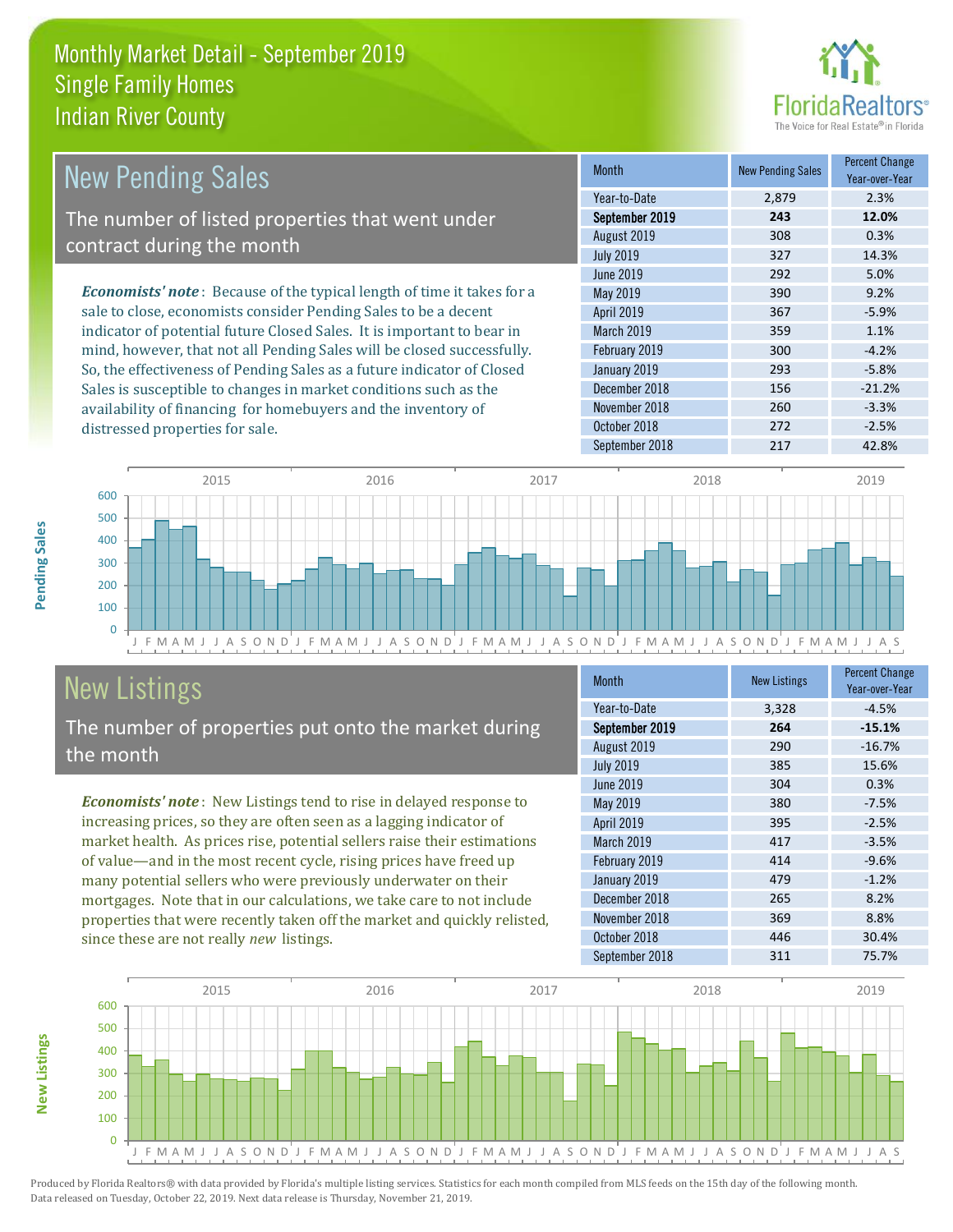

# *Economists' note* : There are a number of ways to define and calculate Inventory (Active Listings) The number of property listings active at the end of the month

Inventory. Our method is to simply count the number of active listings on the last day of the month, and hold this number to compare with the same month the following year. Inventory rises when New Listings are outpacing the number of listings that go off-market (regardless of whether they actually sell). Likewise, it falls when New Listings aren't keeping up with the rate at which homes are going off-market.

| <b>Month</b>             | Inventory | <b>Percent Change</b><br>Year-over-Year |
|--------------------------|-----------|-----------------------------------------|
| <b>YTD (Monthly Avg)</b> | 1,503     | 8.5%                                    |
| September 2019           | 1,269     | $-4.7%$                                 |
| August 2019              | 1,318     | $-0.9%$                                 |
| <b>July 2019</b>         | 1,405     | 8.9%                                    |
| <b>June 2019</b>         | 1,391     | 6.4%                                    |
| May 2019                 | 1,501     | 2.3%                                    |
| April 2019               | 1,589     | 12.3%                                   |
| March 2019               | 1,639     | 13.7%                                   |
| February 2019            | 1,755     | 17.6%                                   |
| January 2019             | 1,660     | 19.2%                                   |
| December 2018            | 1,496     | 27.2%                                   |
| November 2018            | 1,484     | 22.4%                                   |
| October 2018             | 1,490     | 22.7%                                   |
| September 2018           | 1,332     | 16.0%                                   |



### Months Supply of Inventory

An estimate of the number of months it will take to deplete the current Inventory given recent sales rates

*Economists' note* : MSI is a useful indicator of market conditions. The benchmark for a balanced market (favoring neither buyer nor seller) is 5.5 months of inventory. Anything higher is traditionally a buyers' market, and anything lower is a sellers' market. There is no single accepted way of calculating MSI. A common method is to divide current Inventory by the most recent month's Closed Sales count, but this count is a usually poor predictor of future Closed Sales due to seasonal cycles. To eliminate seasonal effects, we use the 12-month average of monthly Closed Sales instead.

| <b>Month</b>             | <b>Months Supply</b> | <b>Percent Change</b><br>Year-over-Year |
|--------------------------|----------------------|-----------------------------------------|
| <b>YTD (Monthly Avg)</b> | 5.7                  | 7.5%                                    |
| September 2019           | 4.7                  | $-6.0%$                                 |
| August 2019              | 4.9                  | $-2.0%$                                 |
| <b>July 2019</b>         | 5.3                  | 8.2%                                    |
| <b>June 2019</b>         | 5.3                  | 8.2%                                    |
| May 2019                 | 5.7                  | 1.8%                                    |
| <b>April 2019</b>        | 6.0                  | 11.1%                                   |
| March 2019               | 6.3                  | 14.5%                                   |
| February 2019            | 6.7                  | 17.5%                                   |
| January 2019             | 6.3                  | 16.7%                                   |
| December 2018            | 5.6                  | 24.4%                                   |
| November 2018            | 5.6                  | 16.7%                                   |
| October 2018             | 5.6                  | 16.7%                                   |
| September 2018           | 5.0                  | 11.1%                                   |

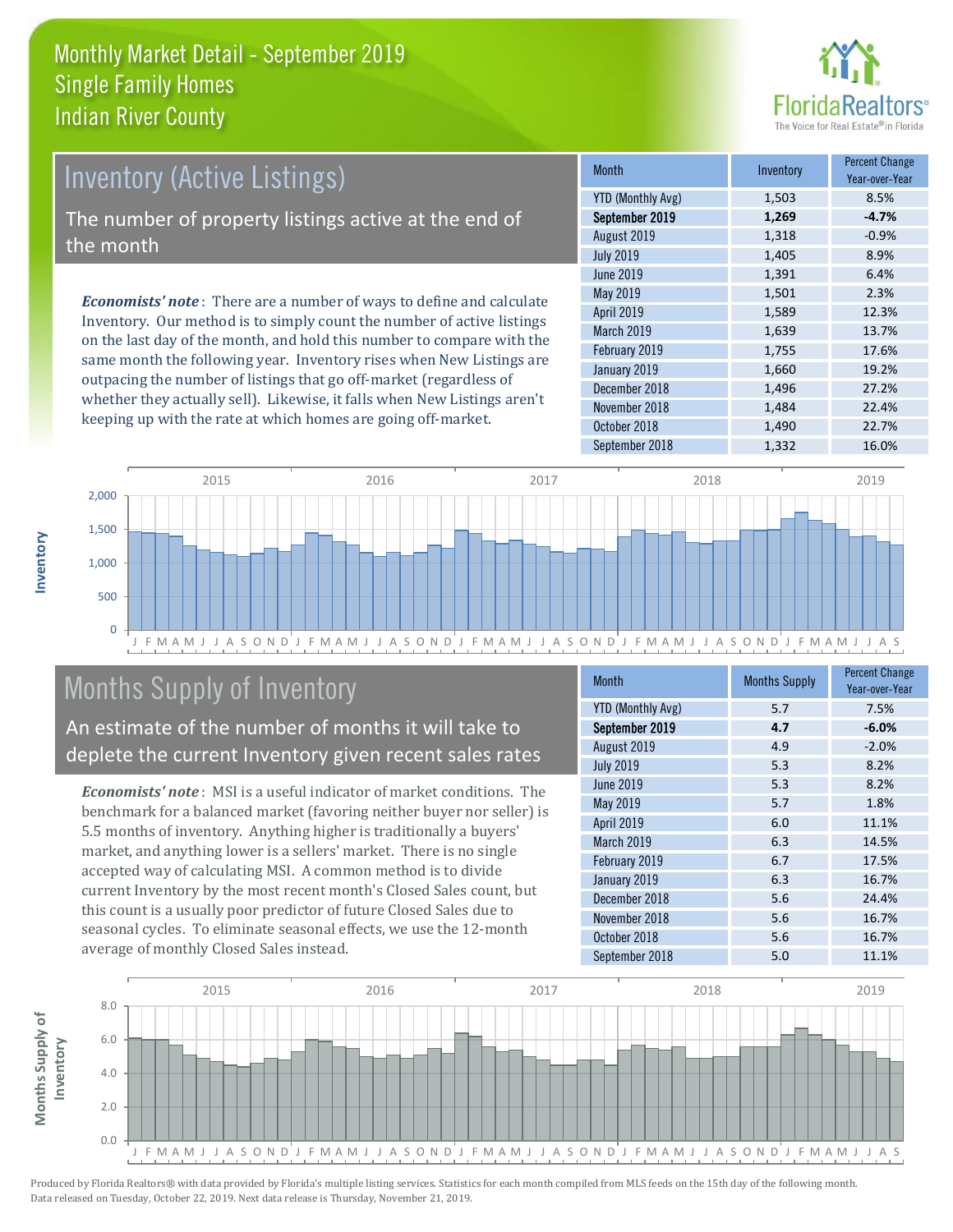

#### $$100,000 - $149,999$  14  $-12.5\%$ Sale Price Closed Sales Percent Change Year-over-Year Less than \$50,000 0 0 N/A \$50,000 - \$99,999 7 133.3% \$150,000 - \$199,999 50 11.1% \$200,000 - \$249,999 53 -13.1% \$400,000 - \$599,999 30 100.0% \$600,000 - \$999,999 10 -28.6% *Economists' note:* Closed Sales are one of the simplest—yet most important—indicators for the residential real estate market. When comparing Closed Sales across markets of different sizes, we recommend comparing the percent changes in sales rather than the number of sales. Closed Sales (and many other market metrics) are affected by seasonal cycles, so actual trends are more accurately represented by year-over-year changes (i.e. comparing a month's sales to the amount of sales in the same month in the previous year), rather than changes from one month to the next. \$1,000,000 or more 4  $-33.3\%$ \$250,000 - \$299,999 54 17.4% \$300,000 - \$399,999 41 64.0% September 2018 September 2019 Closed Sales by Sale Price The number of sales transactions which closed during the month



### Median Time to Contract by Sale Price The median number of days between the listing date and contract date for all Closed Sales during the month

*Economists' note* : Like Time to Sale, Time to Contract is a measure of the length of the home selling process calculated for sales which closed during the month. The difference is that Time to Contract measures the number of days between the initial listing of a property and the signing of the contract which eventually led to the closing of the sale. When the gap between Median Time to Contract and Median Time to Sale grows, it is usually a sign of longer closing times and/or declining numbers of cash sales.

| <b>Sale Price</b>     | <b>Median Time to</b><br>Contract | <b>Percent Change</b><br>Year-over-Year |
|-----------------------|-----------------------------------|-----------------------------------------|
| Less than \$50,000    | (No Sales)                        | N/A                                     |
| $$50,000 - $99,999$   | 12 Days                           | $-93.8%$                                |
| $$100,000 - $149,999$ | 101 Days                          | 140.5%                                  |
| $$150,000 - $199,999$ | 47 Days                           | 11.9%                                   |
| \$200,000 - \$249,999 | 70 Days                           | 42.9%                                   |
| \$250,000 - \$299,999 | 38 Days                           | $-40.6%$                                |
| \$300,000 - \$399,999 | 116 Days                          | 110.9%                                  |
| \$400,000 - \$599,999 | 137 Days                          | 38.4%                                   |
| \$600,000 - \$999,999 | 143 Days                          | 127.0%                                  |
| \$1,000,000 or more   | 181 Days                          | 11.7%                                   |



Produced by Florida Realtors® with data provided by Florida's multiple listing services. Statistics for each month compiled from MLS feeds on the 15th day of the following month. Data released on Tuesday, October 22, 2019. Next data release is Thursday, November 21, 2019.

**Median Time to Contract**

**Median Time to Contract**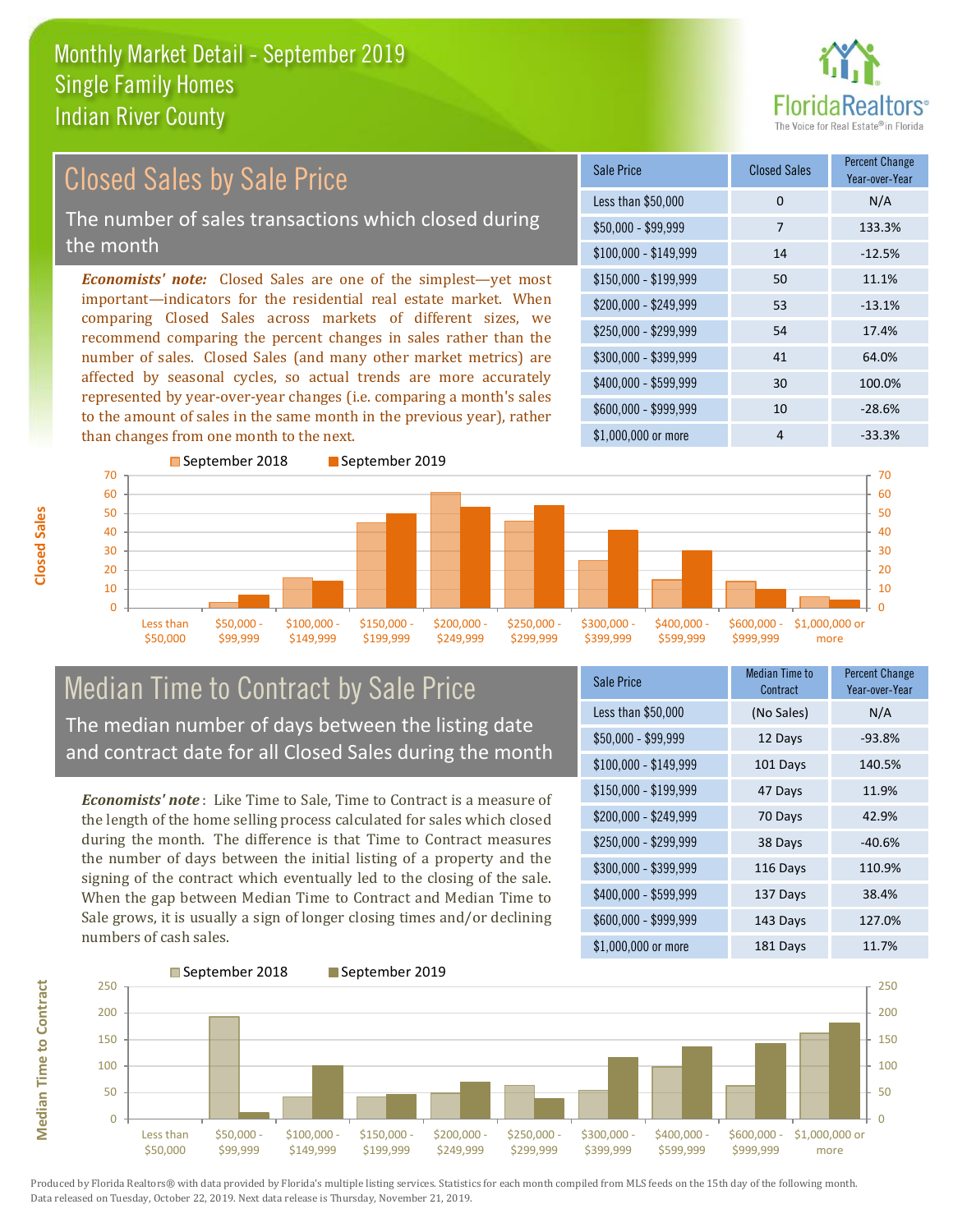

### New Listings by Initial Listing Price The number of properties put onto the market during

the month

*Economists' note:* New Listings tend to rise in delayed response to increasing prices, so they are often seen as a lagging indicator of market health. As prices rise, potential sellers raise their estimations of value—and in the most recent cycle, rising prices have freed up many potential sellers who were previously underwater on their mortgages. Note that in our calculations, we take care to not include properties that were recently taken off the market and quickly relisted, since these are not really *new* listings.

| <b>Initial Listing Price</b> | <b>New Listings</b> | <b>Percent Change</b><br>Year-over-Year |
|------------------------------|---------------------|-----------------------------------------|
| Less than \$50,000           | 0                   | $-100.0%$                               |
| \$50,000 - \$99,999          | 3                   | 50.0%                                   |
| $$100,000 - $149,999$        | 13                  | $-23.5%$                                |
| $$150,000 - $199,999$        | 43                  | $-21.8%$                                |
| \$200,000 - \$249,999        | 52                  | $-7.1%$                                 |
| \$250,000 - \$299,999        | 36                  | $-34.5%$                                |
| \$300,000 - \$399,999        | 50                  | 2.0%                                    |
| \$400,000 - \$599,999        | 35                  | $-14.6%$                                |
| \$600,000 - \$999,999        | 17                  | $-10.5%$                                |
| \$1,000,000 or more          | 15                  | $0.0\%$                                 |



#### Inventory by Current Listing Price The number of property listings active at the end of the month

*Economists' note* : There are a number of ways to define and calculate Inventory. Our method is to simply count the number of active listings on the last day of the month, and hold this number to compare with the same month the following year. Inventory rises when New Listings are outpacing the number of listings that go off-market (regardless of whether they actually sell). Likewise, it falls when New Listings aren't keeping up with the rate at which homes are going off-market.

| <b>Current Listing Price</b> | Inventory | <b>Percent Change</b><br>Year-over-Year |
|------------------------------|-----------|-----------------------------------------|
| Less than \$50,000           | 0         | $-100.0%$                               |
| $$50,000 - $99,999$          | 3         | $-57.1%$                                |
| $$100,000 - $149,999$        | 45        | 0.0%                                    |
| $$150,000 - $199,999$        | 118       | $-4.1%$                                 |
| \$200,000 - \$249,999        | 146       | $-31.1%$                                |
| \$250,000 - \$299,999        | 147       | $-10.9%$                                |
| \$300,000 - \$399,999        | 203       | 2.0%                                    |
| \$400,000 - \$599,999        | 206       | $-2.8%$                                 |
| \$600,000 - \$999,999        | 166       | 5.7%                                    |
| \$1,000,000 or more          | 235       | 11.4%                                   |



Produced by Florida Realtors® with data provided by Florida's multiple listing services. Statistics for each month compiled from MLS feeds on the 15th day of the following month. Data released on Tuesday, October 22, 2019. Next data release is Thursday, November 21, 2019.

**Inventory**